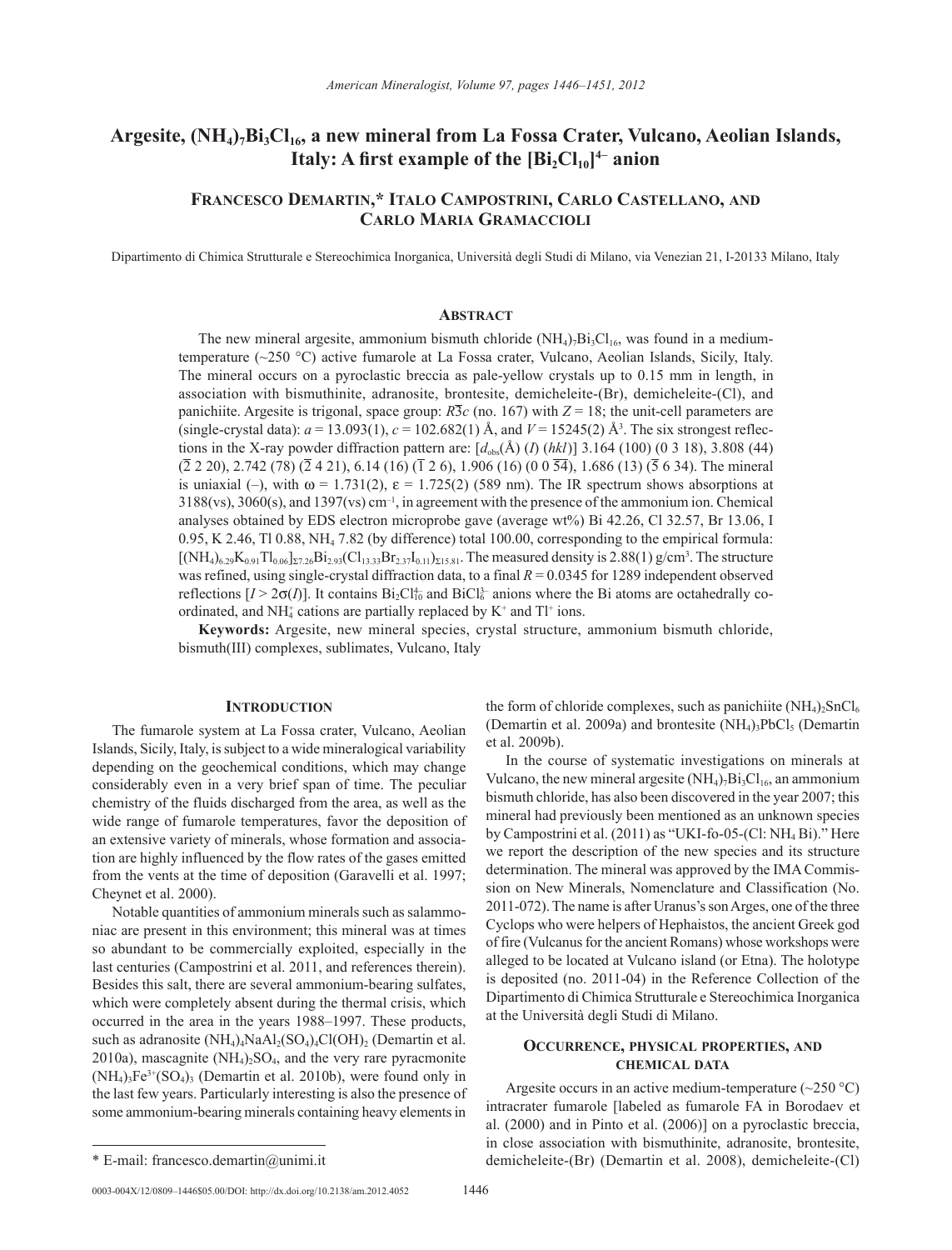(Demartin et al. 2009c), and panichiite. The mineral is not hygroscopic and is stable in open air. The crystals range up to 0.15 mm in size; their habit is almost tabular [according to the {001} pinacoid] and in most cases is very complex, due to the presence of various rhombohedra and bipyramids (Fig. 1). The *c*:*a* ratio calculated from the unit-cell parameters is 7.843. The color is pale yellow, the luster is vitreous, and the streak is white. A cleavage was not observed, the fracture is conchoidal. No fluorescence was observed under either short-wave or longwave ultraviolet radiation.

The density, measured by flotation in a diiodomethanetoluene mixture, is  $2.88(1)$  g/cm<sup>3</sup>; that calculated from the empirical formula and the unit-cell data reported in Table 3 is 2.843 g/cm<sup>3</sup>.

The mineral is uniaxial (–) with  $\omega$  = 1.731(2),  $\varepsilon$  = 1.725(2) (589 nm) determined by immersion in bromonaphtalene-diiodomethane mixture. The average index of refraction, calculated according to the Gladstone-Dale relationship is 1.729, providing an excellent agreement (Mandarino 1981).

The infrared spectrum, recorded on a Jasco IRT-3000 spectrometer, shows absorption bands at 3188(vs), 3060(s), 2803(ms), and  $1397$ (vs) cm<sup>-1</sup>, in agreement with the presence of the ammonium ion (Farmer 1974) (Fig. 2). The presence of a shoulder at about  $3500 \text{ cm}^{-1}$  is due to atmospheric water absorbed by the powdered crystals before the IR spectrum recording.

Due to the very small size of the crystal used for the structure determination, the chemical analyses were carried out on a different crystal picked from the same specimen. However, a screening carried out on additional specimens has shown a notable variation in the Br content, in some cases even leading to prevalence of Br over Cl [see Campostrini et al. 2011, UKI-fo01-(Br: BiNH<sub>4</sub>) p. 257]; for this reason the composition derived from chemical analysis may not be fully consistent with that obtained from structure refinement. To avoid sample decomposition under an intense beam of electrons, quantitative chemical analyses (6) were carried out using a JEOL JSM-5500 LV scanning electron microscope equipped with an IXRF EDS 2000 microprobe (20 kV, 10−11 A, 2 µm beam diameter). Element concentrations were measured using the *K*α lines for Cl and K, the *L*α lines for Br, and the *M*α lines for Bi, I, and Tl.



**Figure 1.** SEM-BSE image of crystals of argesite.



**Figure 2.** Infrared spectrum of argesite.

The ammonium content was deduced by difference in the total weight. The mean analytical results are reported in Table 1. The empirical formula obtained in this way (based on 26 apfu) is:  $[(NH_4)_{6.29}K_{0.91}Tl_{0.06}]_{\Sigma7.26}Bi_{2.93}(Cl_{13.33}Br_{2.37}I_{0.11})_{\Sigma15.81}$ .The simplified formula is  $(NH_4)_7Bi_3Cl_{16}$ , which requires:  $NH_4$  9.56, Bi 47.48, Cl 42.96, total 100.00 wt%.

#### **X-ray data**

X-ray powder diffraction data were collected using a Rigaku D-MAXII diffractometer with Cu*K*α radiation (Table 2). A least-squares fit of these data has provided the unit-cell parameters:  $a = 13.055(1)$ ,  $c = 102.72(11)$  Å, and  $V = 15163(2)$  Å<sup>3</sup>.

The unit-cell parameters obtained from 3613 single-crystal reflections with  $I > 5\sigma(I)$  are reported in Table 3, together with other details concerning the data collection and refinement. A total of 19521 diffraction maxima corresponding to a complete scan of the reciprocal lattice up to  $2\theta = 62.50^{\circ}$  were collected, using a Bruker Apex II diffractometer equipped with a 2 K CCD detector and Mo*K*α radiation ( $\lambda = 0.71073$  Å). A one-minute frame-time and  $0.5^{\circ}$  frame width were used. The intensity data were reduced using the program SAINT (Bruker 2001), and corrected for Lorentz, polarization, and background. An absorption correction ( $\mu$  = 18.524 mm<sup>−</sup><sup>1</sup> , minimum transmission factor 0.638) was applied using the SADABS program (Sheldrick 2000). After averaging the symmetry-related (space group 167,  $R\overline{3}c$ ) reflections ( $R_{int} = 0.075$ ), 1851 independent data were obtained. The structure was solved by direct methods and refined using the SHELXL97 program (Sheldrick 2008) implemented in the WinGX suite of software (Farrugia 1999). In agreement with the indications of chemical analysis, a partial replacement of some nitrogen atoms (N2 to N4) and of some chlorine atoms (Cl4 and Cl6) by heavier elements was indicated during the refinement by their physically implausible atomic displacement parameters. Therefore, the corresponding occupancies were refined (Table 4), considering the possible partial replacement of nitrogen by potassium and of chlorine by bromine and neglecting the presence of minor contents of iodine

**Table 1.** Analytical data for argesite

| Constituent     | $wt\%*$ | Range         | S.D. | Probe                           | wt%+             |
|-----------------|---------|---------------|------|---------------------------------|------------------|
|                 |         |               |      | standard                        | crystallographic |
| Bi              | 42.26   | 41.24-43.34   | 0.5  | Bi <sub>2</sub> Se <sub>3</sub> | 44.67            |
| K               | 2.46    | $2.32 - 2.65$ | 0.1  | K-feldspar                      | 3.34             |
| Br              | 13.06   | 12.46-14.49   | 0.6  | TIBr                            | 7.40             |
| CI              | 32.57   | 30.93-33.11   | 0.5  | scapolite                       | 37.13            |
|                 | 0.95    | $0.69 - 1.30$ | 0.2  | KI                              |                  |
| TI              | 0.88    | $0.51 - 1.12$ | 0.1  | TIBr                            |                  |
| NH <sub>4</sub> | 7.82    |               |      |                                 | 7.46             |
| Total           | 100.00  |               |      |                                 | 100.00           |

\* The derived empirical formula (based on 26 apfu) is:  $[(NH_4)_{6,29}K_{0.91}T_{10.06}]_{7,7,8}B_{1,93}$  $(Cl_{13.33}Br_{2.37}I_{0.11})_{\Sigma 15.81}$ 

† The formula derived from structure refinement is:  $[(NH_4)_{5.79}K_{1.21}]_{\Sigma7.00}Bi_3(Cl_{14.58})$  $Br_{1.42}$ )<sub>Σ16.00</sub>.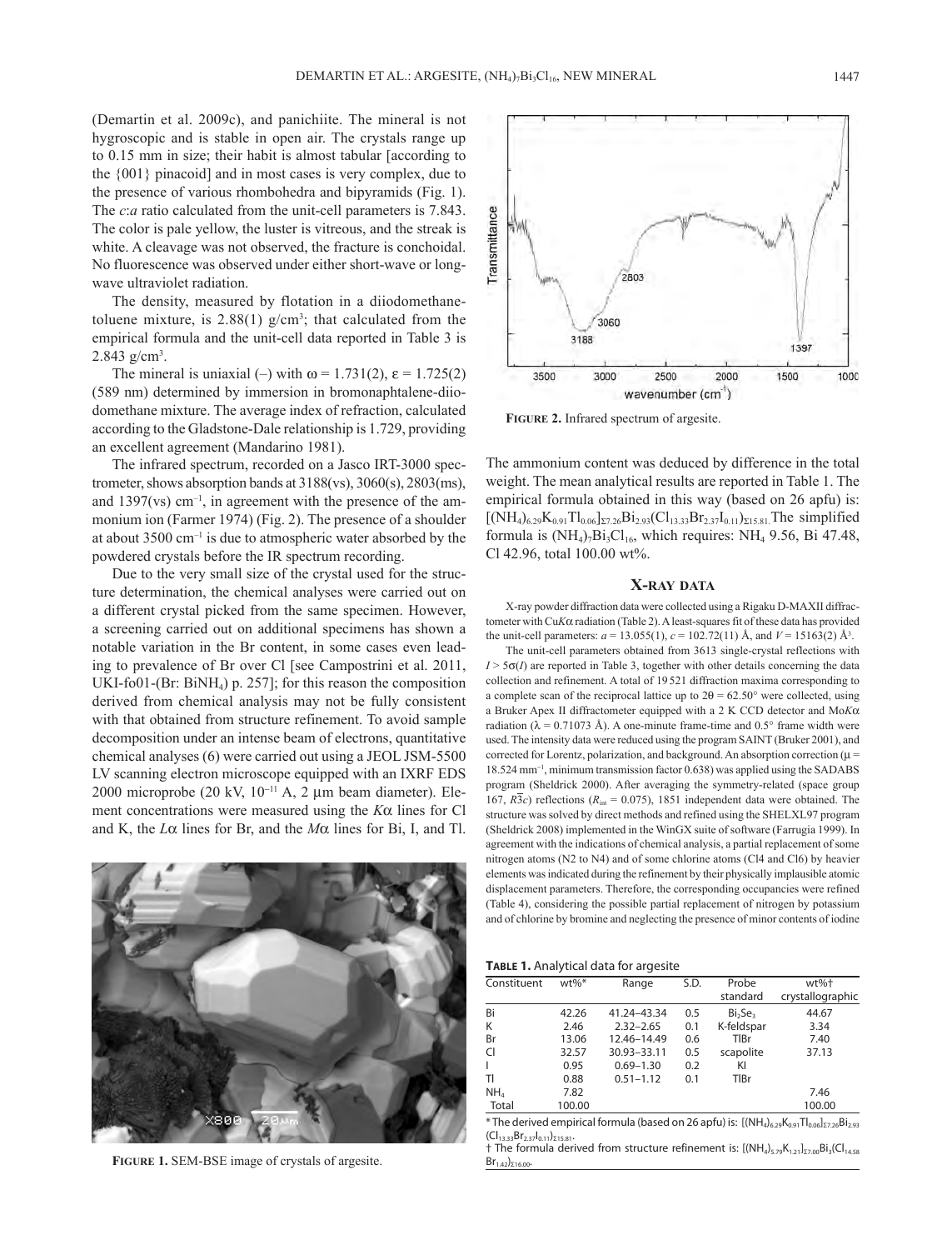**TABLE** 2. X-ray powder-diffraction data for argesite

| $I_{rel}$      | $\overline{d}_{\rm obs}$ | $d_{\mathsf{calc}}$ | $h$ kl               |
|----------------|--------------------------|---------------------|----------------------|
| 11             | 6.46                     | 6.41                | $\overline{1}$ 2 3   |
| 16             | 6.14                     | 6.10                | $\overline{1}$ 26    |
| 11             | 5.71                     | 5.71                | $00\overline{18}$    |
| 4              | 4.31                     | 4.32                | $\overline{1}$ 1 22  |
| 44             | 3.808                    | 3.801               | $\overline{2}$ 2 2 0 |
| 3              | 3.664                    | 3.680               | $\overline{3}36$     |
| 4              | 3.600                    | 3.600               | 0222                 |
| 3              | 3.284                    | 3.287               | $\overline{1}$ 2 27  |
| 4              | 3.263                    | 3.264               | $\overline{2}$ 40    |
| 100            | 3.164                    | 3.145               | 0318                 |
| 3              | 3.136                    | 3.134               | $\overline{1}$ 41    |
| 6              | 3.112                    | 3.112               | $\overline{1}$ 44    |
| 3              | 2.877                    | 2.900               | $\overline{1}$ 3 26  |
| 4              | 2.854                    | 2.853               | $00\,36$             |
| 3              | 2.802                    | 2.810               | $\overline{1}$ 2 33  |
| 24             | 2.742                    | 2.715               | $\overline{2}$ 4 21  |
| $\overline{4}$ | 2.617                    | 2.614               | $\overline{1}$ 2 36  |
| 10             | 2.555                    | 2.554               | $\overline{3}57$     |
| 4              | 2.492                    | 2.493               | $\overline{1}$ 4 25  |
| 8              | 2.471                    | 2.477               | $\overline{2}$ 4 27  |
| 3              | 2.456                    | 2.456               | $\overline{3}$ 4 26  |
| 3              | 2.348                    | 2.348               | 3429                 |
| 4              | 2.206                    | 2.203               | $\bar{4}$ 5 21       |
| 7              | 2.159                    | 2.158               | $\overline{3}$ 66    |
| 6              | 2.089                    | 2.092               | $\overline{2}$ 6 10  |
| 16             | 1.906                    | 1.902               | $00\,54$             |
| 5              | 1.886                    | 1.884               | 060                  |
| 4              | 1.831                    | 1.836               | 3630                 |
| 3              | 1.824                    | 1.825               | $\overline{3}$ 5 40  |
| 5              | 1.818                    | 1.820               | $\overline{5}$ 6 25  |
| 13             | 1.686                    | 1.685               | $\overline{5}$ 6 34  |

*Note:* The experimental error for the *d*-spacings is about ±0.02 Å for low-angle values and ±0.003 Å for high-angle values.

 $*$  Calculated from the unit cell  $\alpha$  = 13.055(1),  $c$  = 102.72(11) Å obtained from least-squares refinement of the above data using the program UNITCELL (Holland and Redfern 1997).

and thallium, owing to the practical impossibility of accurately determining the population of a site with more than two occupants. The composition deduced from the structure refinement is reported in the last column of Table 1 and is different from that indicated by the chemical analysis, since different crystals were used in these procedures (see above). For instance, the refined atomic Cl/Br ratio, averaged on *all sites*, is 14.7/1.3 = 11.3 instead of 0.92/0.16 = 5.75 (chemical data); similarly, the corresponding NH<sub>4</sub>/K ratio is  $5.8/1.2 = 4.8$  instead of  $0.43/0.06 =$ 7.2. (CIF<sup>1</sup> is available on deposit.)

The hydrogen atoms of the ammonium ion did not show up clearly in a difference-Fourier map and therefore they were not included in the final refinement. The final *R* is 0.0345 for 1289 observed reflections  $[I > 2\sigma(I)]$ . The final

| TABLE 3. Crystal data and structure refinement details for argesite |  |  |
|---------------------------------------------------------------------|--|--|
|---------------------------------------------------------------------|--|--|

| Empirical formula*                 | $[(NH_4)_{5,79}K_{1,21}^{\circ}$ <sub>7.00</sub> Bi <sub>3</sub> (Cl <sub>14.58</sub> Br <sub>1.42</sub> ) <sub>716.00</sub> |
|------------------------------------|------------------------------------------------------------------------------------------------------------------------------|
| Crystal system                     | Trigonal                                                                                                                     |
| Space group                        | R3c (no. 167)                                                                                                                |
| Unit-cell dimensions               | $a = 13.093(1)$ Å                                                                                                            |
|                                    | $c = 102.682(9)$ Å                                                                                                           |
|                                    | $V = 15245(2)$ Å <sup>3</sup>                                                                                                |
| Ζ                                  | 18                                                                                                                           |
| Density (calculated)               | 2.763 $q/cm^3$                                                                                                               |
| Absorption coefficient             | $18.524$ mm <sup>-1</sup>                                                                                                    |
| F(000)                             | 11398                                                                                                                        |
| Crystal size                       | $0.08 \times 0.08 \times 0.04$ mm                                                                                            |
| Wavelength                         | 0.71073 Å                                                                                                                    |
| $\theta$ range for data collection | 1.19 to 31.25°                                                                                                               |
| Index ranges                       | $-19 \le h \le 19$ , $-19 \le k \le 19$ , $-147 \le l \le 147$                                                               |
| Reflections collected              | 19521                                                                                                                        |
| Independent reflections            | 1851 $[R_{\text{int}} = 0.075]$                                                                                              |
| Refinement method                  | Full-matrix least-squares on $F^2$                                                                                           |
| Data/parameters                    | 1289/110                                                                                                                     |
| Goodness-of-fit on $F^2$           | 1.070                                                                                                                        |
| Final R indices <sup>+</sup>       | $R_1 = 0.0345$ , $R_w = 0.0933$ [1289 reflections with $l > 2\sigma(l)$ ]                                                    |
| R indices (all data)               | $R_1 = 0.0619$ , $R_w = 0.0993$                                                                                              |
|                                    |                                                                                                                              |

\* Obtained from structure refinement.

† The weighting scheme used was  $w = 1/[\sigma^2 (F_0)^2 + (0.0496P)^2]$  where  $P = [Max(F_0)^2]$ + 2( $F_c$ )<sup>2</sup>]/3 as defined by SHELX-97 (Sheldrick 2008).

coordinates and displacement parameters of the atoms are reported in Table 4; relevant interatomic distances are listed in Table 5.

## **Results and discussion**

A perspective view of the crystal structure of argesite is shown in Figure 3. It contains layers parallel to (001) made by isolated octahedral  $BiCl<sub>6</sub><sup>3-</sup>$  anions (octahedra centered on Bi2 and Bi3 shown in Figs. 4a and 4b, respectively), with bioctahedral  $Bi_2Cl_{10}^4$  anions (Fig. 4c) sandwiched between these layers. The  $NH<sub>4</sub>$  cations occupy the voids between the anions (Fig. 5) and some of them are partially replaced by  $K^+$  or  $Tl^+$  ions. Of the two  $BiCl<sub>6</sub><sup>3-</sup> anions, one is located on a threefold axis (Bi2)$ and is heavily distorted forming three longer Bi-Cl distances  $[2.805(1)$  Å] and three shorter ones  $[2.656(1)$  Å], the average Bi-Cl being 2.731 Å; the other anion (centered on Bi3) is more regular, being located on a  $6b$  Wyckoff site  $(\overline{3}$  site) with six Bi-Cl distances 2.723 Å long. All these bond lengths are comparable with the overall average Bi-Cl distance (2.717 Å) found in steropesite  $Tl_3BiCl_6$ , another bismuth-chloride complex from the same locality (Demartin et al. 2009d), minor differences being most probably due to partial replacement of Cl by Br. Six Bi-Cl distances between 2.464 and 3.235 Å (average 2.867 Å) have been observed in  $BiCl<sub>3</sub>$ ; however the coordination of the bismuth atom is not octahedral and the distortion of the coordination polyhedron clearly shows the effect of the stereochemically active lone pair (Bartl 1982). The  $Bi_2Cl_{10}^{4-}$  anion, made by two edge-sharing distorted octahedra, is located on a twofold axis normal to [001] and passing through the Cl5 and Cl6 atoms. The longest Bi-Cl distances are those with the bridging Cl5 and Cl6 atoms (average 2.948 Å); the shortest ones are those in position *trans* to Cl6 (average 2.637 Å), in agreement with bond-valence requirements. Of the six independent ammonium ions, three are located on threefold axes (N4, N5, and N6 on site 12*c*) and are surrounded by nine chlorine atoms of the complex anions. This arrangement forms a tricapped-trigonal prismatic cavity, with N-Cl distances ranging from 3.284 to 3.822 Å. Two additional ammonium ions (centered on N1 and N3) are in general position and are surrounded by eight chlorine atoms with N-Cl distances ranging from 2.849 to 3.977 Å. The remaining one (N2) is located on a twofold axis (on site 18*e*) and displays seven distinguishable N-Cl distances ranging from 3.127 to 3.297 Å. Of particular interest is the arrangement of some of these cations with respect to the octahedra centered by Bi2 and Bi3 as shown in Figure 6. The nitrogen atoms N1, N4, and N6, located in the cages between the anions, lie above the six triangular faces of each octahedron. However, in the case of Bi2 an additional very short interaction of 2.849 Å with N3 is present, which is responsible for the heavy distortion of the coordination polyhedron. Therefore this deformation is not due to the presence of a stereochemically active lone pair of Bi but is due instead to steric factors. Such a feature is in agreement with a general behavior of bismuth(III), which forms numerous halo-complexes where the lone pair is only slightly

<sup>&</sup>lt;sup>1</sup> Deposit item AM-12-052, CIF. Deposit items are available two ways: For a paper copy contact the Business Office of the Mineralogical Society of America (see inside front cover of recent issue) for price information. For an electronic copy visit the MSA web site at http://www.minsocam.org, go to the *American Mineralogist* Contents, find the table of contents for the specific volume/issue wanted, and then click on the deposit link there.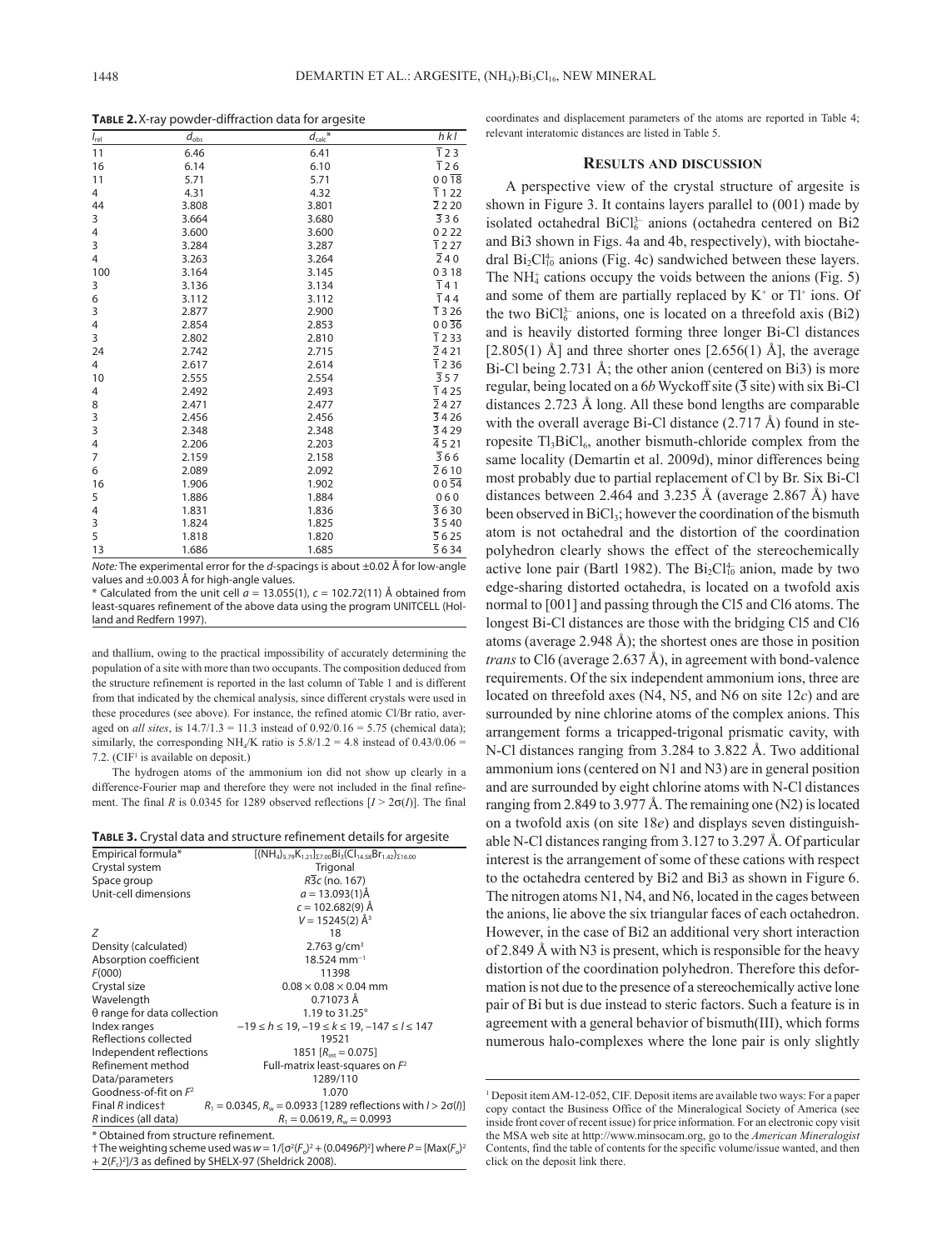**Table 4.** Final atom coordinates and displacement parameters for argesite

| Atom            | <b>Wyckoff site</b> | Occupancy                                                                                                                                                  | x/a         | y/b          | z/c             | $U_{eq}$   |
|-----------------|---------------------|------------------------------------------------------------------------------------------------------------------------------------------------------------|-------------|--------------|-----------------|------------|
| Bi1             | 36f                 |                                                                                                                                                            | 0.66697(3)  | 0.66628(4)   | 0.061525(1)     | 0.03218(2) |
| Bi <sub>2</sub> | 12c                 |                                                                                                                                                            | 1/3         | 2/3          | 0.001711(1)     | 0.02618(4) |
| Bi3             | 6b                  |                                                                                                                                                            | 1/3         | 2/3          | 1/6             | 0.03851(8) |
| Cl1             | 36f                 |                                                                                                                                                            | 0.42424(5)  | 0.53716(5)   | 0.061762(6)     | 0.0338(2)  |
| Cl <sub>2</sub> | 36f                 |                                                                                                                                                            | 0.90924(5)  | 0.77942(5)   | 0.061746(6)     | 0.0333(2)  |
| CI3             | 36f                 |                                                                                                                                                            | 0.66682(5)  | 0.50816(5)   | 0.044966(7)     | 0.0392(2)  |
| Cl4/Br4         | 36f                 | 0.778(2)/0.222(2)                                                                                                                                          | 0.66707(6)  | 0.79390(6)   | 0.042206(7)     | 0.0623(2)  |
| CI5             | 18e                 |                                                                                                                                                            | 2/3         | 0.51733(7)   | 1/12            | 0.0310(2)  |
| Cl6/Br6         | 18e                 | 0.686(2)/0.314(2)                                                                                                                                          | 2/3         | 0.81028(6)   | 1/12            | 0.0573(2)  |
| Cl7/Br7         | 36f                 | 0.667(2)/0.333(2)                                                                                                                                          | 0.37243(6)  | 0.51729(5)   | 0.015372(10)    | 0.0865(3)  |
| C18             | 36f                 |                                                                                                                                                            | 0.34075(6)  | 0.83637(6)   | $-0.015537(8)$  | 0.0458(2)  |
| CI9             | 36f                 |                                                                                                                                                            | 0.19199(7)  | 0.47653(7)   | 0.18176(1)      | 0.0843(4)  |
| N1              | 36f                 |                                                                                                                                                            | 0.3378(4)   | 0.9918(3)    | 0.011783(15)    | 0.0460(4)  |
| N2/K2           | 18 <sub>e</sub>     | 0.643(3)/0.357(3)                                                                                                                                          | 2/3         | 1.0491(1)    | 1/12            | 0.0426(4)  |
| N3/K3           | 36f                 | 0.738(2)/0.262(2)                                                                                                                                          | 0.33370(11) | 0.95776(9)   | $-0.038254(13)$ | 0.0395(3)  |
| N4/K4           | 12c                 | 0.508(5)/0.492(5)                                                                                                                                          | 1/3         | 2/3          | 0.04085(3)      | 0.0735(7)  |
| N <sub>5</sub>  | 12c                 |                                                                                                                                                            | 1/3         | 2/3          | 0.08236(6)      | 0.0252(6)  |
| N <sub>6</sub>  | 12c                 |                                                                                                                                                            | $\Omega$    | $\Omega$     | 0.04037(4)      | 0.0461(11) |
| Atom            | $U_{11}$            | $U_{22}$                                                                                                                                                   | $U_{33}$    | $U_{23}$     | $U_{13}$        | $U_{12}$   |
| Bi1             | 0.01539(2)          | 0.04562(3)                                                                                                                                                 | 0.02683(2)  | $-0.0010(2)$ | $-0.0005(1)$    | 0.00872(3) |
| Bi <sub>2</sub> | 0.03031(3)          | 0.03031(3)                                                                                                                                                 | 0.01793(8)  | 0            | $\Omega$        | 0.01515(2) |
| Bi3             | 0.01684(6)          | 0.01684(6)                                                                                                                                                 | 0.0818(2)   | $\Omega$     | $\Omega$        | 0.00842(3) |
| Cl1             | 0.0268(2)           | 0.0458(2)                                                                                                                                                  | 0.0356(3)   | 0.0010(2)    | 0.0014(2)       | 0.0233(2)  |
| Cl <sub>2</sub> | 0.0270(2)           | 0.0286(2)                                                                                                                                                  | 0.0325(3)   | $-0.0019(2)$ | 0.0014(2)       | 0.0051(2)  |
| CI3             | 0.0154(2)           | 0.0379(2)                                                                                                                                                  | 0.0571(3)   | $-0.0304(2)$ | 0.0004(2)       | 0.0079(2)  |
| Cl4/Br4         | 0.0869(3)           | 0.0590(3)                                                                                                                                                  | 0.0483(3)   | 0.0141(3)    | 0.0003(3)       | 0.0421(2)  |
| CI <sub>5</sub> | 0.0219(4)           | 0.0304(3)                                                                                                                                                  | 0.0378(4)   | $-0.0004(2)$ | $-0.0009(3)$    | 0.0111(2)  |
| Cl6/Br6         | 0.0930(7)           | 0.0482(3)                                                                                                                                                  | 0.0456(4)   | $-0.0015(2)$ | $-0.0031(5)$    | 0.0465(3)  |
| Cl7/Br7         | 0.0721(3)           | 0.0598(2)                                                                                                                                                  | 0.1442(7)   | 0.0151(4)    | 0.0129(4)       | 0.0456(2)  |
| C18             | 0.0466(2)           | 0.0532(3)                                                                                                                                                  | 0.0509(4)   | $-0.0028(3)$ | $-0.0084(3)$    | 0.0351(2)  |
| C <sub>19</sub> | 0.0406(3)           | 0.0367(3)                                                                                                                                                  | 0.1736(11)  | $-0.0044(5)$ | 0.0183(5)       | 0.0177(2)  |
|                 |                     | Note: The anisotropic displacement factor exponent takes the form: $-2\pi^2[U_{11}h^2(a^*)^2++2U_{12}hk(a^*)^*+]$ ; $U_{eq} = 1/3(U_{11}+U_{22}+U_{33})$ . |             |              |                 |            |

**Table 5.** Relevant interatomic distances and hydrogen-bond interactions below 4.0 Å in argesite

|                                     | upiis peidw 4.0 m iii argesite |                                     |          |
|-------------------------------------|--------------------------------|-------------------------------------|----------|
| Bi1-Cl1                             | 2.754(1)                       | $Bi2-CI7 \times 3$                  | 2.656(1) |
| Bi1-Cl <sub>2</sub>                 | 2.749(1)                       | $Bi2-CI8 \times 3$                  | 2.805(1) |
| Bi <sub>1</sub> -C <sub>13</sub>    | 2.678(1)                       |                                     |          |
| Bi1-Cl4                             | 2.593(1)                       | $Bi3-CI9 \times 6$                  | 2.723(1) |
| Bi1-Cl5                             | 2.968(1)                       |                                     |          |
| Bi1-Cl6                             | 2.929(1)                       |                                     |          |
| $N1 \cdots C14$                     | 3.531(3)                       | $N3 \cdot \cdot \cdot C11$          | 3.412(1) |
| $N1 \cdots C17$                     | 3.550(3)                       | $N3 \cdot \cdot \cdot Cl2$          | 3.414(2) |
| $N1 \cdots C17$                     | 3.214(5)                       | $N3 \cdot \cdot \cdot C13$          | 3.391(2) |
| $N1 \cdots C18$                     | 3.477(3)                       | $N3 \cdot \cdot \cdot C13$          | 3.393(1) |
| $N1 \cdots C18$                     | 3.668(4)                       | $N3 \cdot \cdot \cdot C14$          | 3.282(2) |
| $N1 \cdots C18$                     | 3.977(3)                       | $N3 \cdot \cdot \cdot C17$          | 3.378(1) |
| $N1 \cdots C19$                     | 3.626(4)                       | N3C18                               | 2.849(2) |
| $N1 \cdots C19$                     | 3.387(5)                       | N3C19                               | 3.433(2) |
| $N2 \cdot \cdot \cdot Cl1 \times 2$ | 3.297(1)                       | $N4 \cdot \cdot \cdot Cl1 \times 3$ | 3.305(2) |
| $N2 \cdot \cdot \cdot Cl2 \times 2$ | 3.295(1)                       | $N4 \cdot \cdot \cdot C14 \times 3$ | 3.822(1) |
| $N2 \cdot \cdot \cdot Cl5 \times 2$ | 3.270(1)                       | $N4 \cdot \cdot \cdot Cl7 \times 3$ | 3.455(3) |
| $N2 \cdot - C16$                    | 3.127(2)                       |                                     |          |
| $N5 \cdot \cdot \cdot Cl1 \times 3$ | 3.284(4)                       | $N6 \cdot \cdot \cdot Cl2 \times 3$ | 3.338(3) |
| $N5 \cdot \cdot \cdot Cl2 \times 3$ | 3.418(4)                       | $N6 \cdot \cdot \cdot Cl4 \times 3$ | 3.815(1) |
| $N5 \cdot \cdot \cdot Cl6 \times 3$ | 3.393(1)                       | $N6 \cdot \cdot \cdot Cl9 \times 3$ | 3.428(3) |

if at all stereochemically active (Cotton and Wilkinson 1980).

It is worth mentioning that argesite represents the first known occurrence of the  $Bi_2Cl_{10}^4$  anion, both in minerals and in synthetic phases. Other discrete bioctahedral  $Bi_2Cl_n^{(n-6)-}$  complex anions are known, however they show a different topology from that of  $Bi_2Cl_{10}^4$ . For instance the  $Bi_2Cl_9^{3-}$  present in  $[N(CH_3)_4]_3Bi_2Cl_9$ (Ishihara et al. 1993) consists of two face-sharing  $BiCl<sub>6</sub>$  octahedra, whereas the  $Bi_2Cl_{11}^{5-}$  anion is found in  $[NH_3(CH_3)]_5Bi_2Cl_{11}$ (Lefebvre et al. 1991) and consists of two  $Bicl<sub>6</sub>$  octahedra sharing one vertex only.

#### **Origin of the mineral**

The La Fossa Crater fumaroles at Vulcano are rich in bismuth minerals, especially sulfides and sulfosalts among which bismuthinite is the most common. Bismuth halides or sulfohalides were observed for the first time within silica tubes inserted in the fumaroles (see, for instance, Garavelli et al. 1997; Cheynet et al.



**Figure 3.** Perspective view of the structure of argesite seen along [1 0 0]. Bismuth polyhedra are shown in gray, ammonium nitrogen/potassium atoms are shown as black spheres.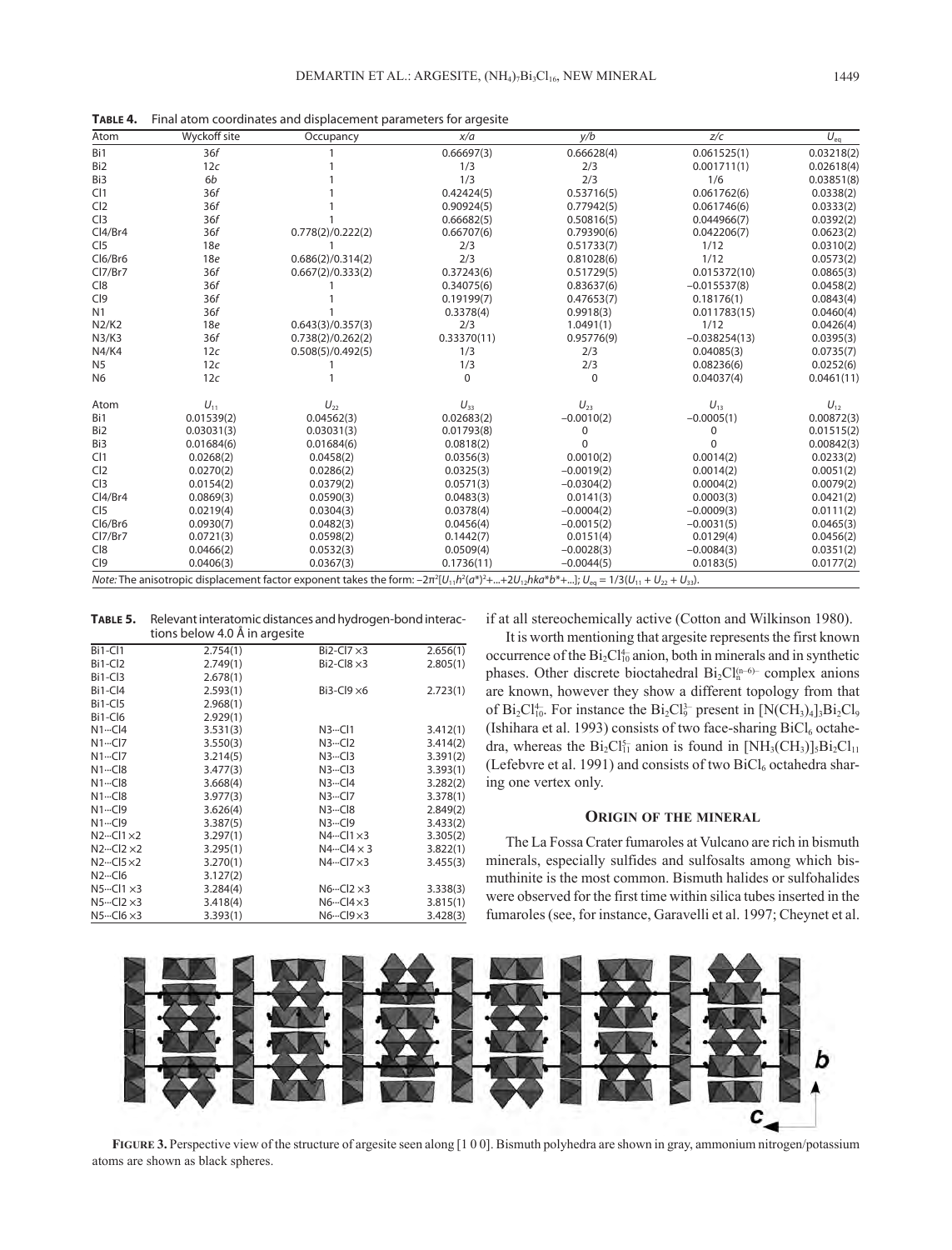

**FIGURE 4. (a) The distorted octahedral**  $\text{BiCl}_6^{3-}$  **anion, located on a** threefold axis. (b) The regular octahedral  $BiCl<sub>6</sub><sup>3-</sup>$  anion, located on a 3 site. (c) The dioctahedral  $Bi_2Cl_{10}^{4-}$  anion. The twofold axis passes through atoms Cl5 and Cl6.



**Figure 5.** A portion of the structure of argesite showing the location of the ammonium/potassium ions.

2000). Later on, bismoclite BiOCl and complex bismuth halides or sulfohalides have also been observed as minerals deposited at the rim of the crater (Campostrini et al. 2011; Demartin et al. 2008, 2009b, 2009c, 2010c).

In the complex equilibria taking place in volcanic vapors bismuth is generally in the form of sulfides or halides (Cheynet et al. 2000). The covalent and relatively volatile compound  $\text{BiCl}_3$ (b.p. 447 °C) is a most plausible candidate in the presence of notable concentrations of hydrochloric acid. In the presence of



**Figure 6.** The Bi2/Bi3-containing sheet showing the arrangement of the ammonium/potassium ions around the  $BiCl<sub>6</sub><sup>3-</sup>$  anions. The short interactions of the  $Bi3Cl_6^{3-}$  anion with N3 are shown with black-dashed lines.

water this halide easily tends to hydrolyze to the non-volatile oxychloride (bismoclite BiOCl) or instead, if sufficient concentrations of  $H_2S$  are present, it forms demicheleite-(Cl) BiSCl or even bismuth sulfides such as bismuthinite.

While the relatively hygroscopic  $\text{BiCl}_3$  as such has not been found as a mineral yet, the chloride complexes of bismuth are more stable, especially those with large cations. For this reason the presence of alkali metals, ammonium, or thallium can lead to the formation of stable minerals (see also steropesite). Ammonium salts have a tendency to dissociate even at moderate temperature, and the formation of ammonium-rich complexes is only possible in the presence of a sufficiently high concentration (activity) of ammonia in the vapor and a not too high temperature. Therefore, the extreme rarity of minerals like argesite is related to the very restricted field of stability of these ammonium complexes.

#### **Acknowledgments**

The authors are most indebted to the referees Filippo Vurro and Stefan Graeser for useful suggestions. We also thank Silvia Bruni for the FTIR measurements.

#### **References cited**

- Bartl, H. (1982) Messzeitersparnis durch Profilauswertung bei der Registrierung von neutronene-inkristallreflexen. Die Kristallstruktur von Wismuth trichlorid, BiCl3. Fresenius' Zeitschrift fuer Analytische Chemie, 312, 17–18.
- Borodaev, Y.S., Garavelli, A., Garbarini, C., Grillo, S.M., Mozgova, N.N., Organova, N.I., Trubkin, N.V., and Vurro, F. (2000) Rare sulfosalts from Vulcano, Aeolian Islands, Italy. III. Wittite and cannizzarite. Canadian Mineralogist, 38, 23–34.

Bruker (2001) *SMART* and *SAINT.* Bruker AXS Inc., Madison, Wisconsin.

- Campostrini, I., Demartin, F., Gramaccioli, C.M. and Russo, M. (2011) Vulcano. Tre secoli di mineralogia. Associazione Micro-mineralogica Italiana ed., Cremona-Italy, 344 p.
- Cheynet, B., Dall'Aglio, M., Garavelli, A., Grasso, M.F., and Vurro, F. (2000) Trace elements from fumaroles at Vulcano Island (Italy): rates of transport and a thermochemical model. Journal of Volcanology and Geothermal Research, 95, 273–283.
- Cotton, F.A. and Wilkinson, G. (1980) Advanced Inorganic Chemistry. A comprehensive text. 4<sup>th</sup> ed. Wiley-Interscience, New York.
- Demartin, F., Gramaccioli, C.M., Campostrini, I., and Orlandi, P. (2008) Demicheleite, BiSBr, a new mineral from La Fossa crater, Vulcano, Aeolian Islands, Italy. American Mineralogist, 93, 1603–1607.
- Demartin, F., Campostrini, I., and Gramaccioli, C.M. (2009a) Panichiite, natural ammonium hexachlorostannate, (NH<sub>4</sub>)<sub>2</sub>SnCl<sub>6</sub>, from La Fossa crater, Vulcano, Aeolian Islands, Italy. Canadian Mineralogist, 47, 367–372.
- Demartin, F., Gramaccioli, C.M., and Campostrini, I. (2009b) Brontesite,